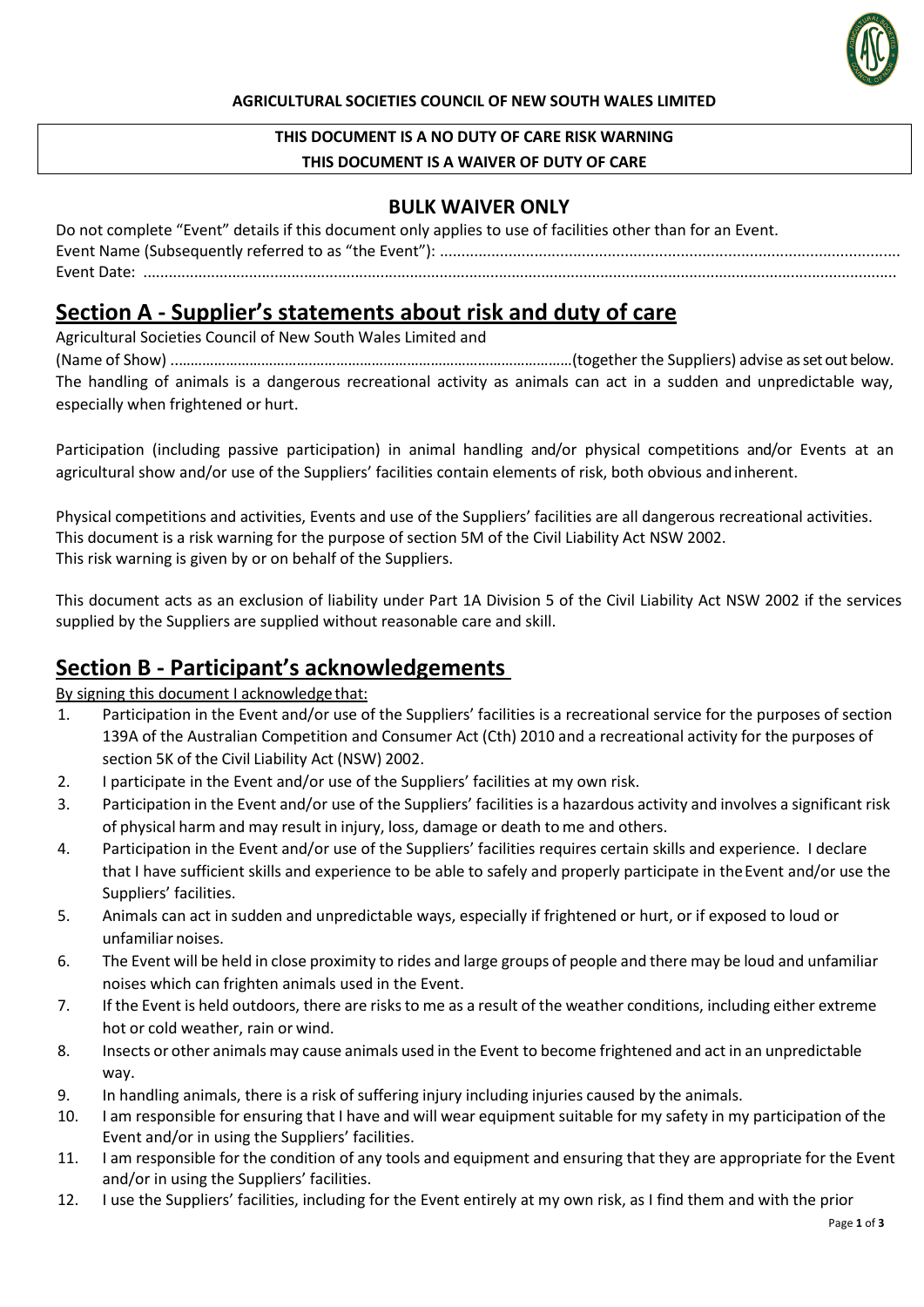

acceptance of the risk of possible danger to me, both obvious andinherent.

- 13. At the time of participating in the Event and/or in using the Suppliers' facilities, I will not to any degree be under the influence of alcohol or illicit drugs.
- 14. I will not consume any alcohol or illicit drugs while participating in the Event and/or in using the Suppliers' facilities and agree that such use may result in my being excluded from the Event and/or from using the Suppliers' facilities with no entitlement to any refund of money paid to the Suppliers for entry.
- 15. I agree to be bound by the rules and guidelines of the Suppliers as varied from time to time.

## **Section C - Participant's acceptance of risk & no duty of care & waiver of rights**

- 1. I acknowledge and agree that my participation in the Event and any associated activities and/or my use of the Supplier's facilities is dangerous and may have obvious and/or inherent risks as a result of which personal injury (and sometimes death) may occur.
- 2. I acknowledge that my participation in the Event and any associated activities and/or my use of the Supplier's facilities carry with them a significant risk of physical harm.
- 3. I accept and assume all risks of personal injury or death in anyway whatsoever arising from my participation in the Event and any associated activities and/or my use of the Supplier's facilities.
- 4. I waive my individual right to sue the Suppliers for all claims I may have for such personal injury or death against the Suppliers in any way whatsoever arising from or in connection with my participation in the Event and any associated activities and/or my use of the Supplier's facilities.
- 5. If I suffer personal injury or death while participating in the Event and/or from my use of the Supplier's facilities, I will not hold the Suppliers, their employees or agents legally responsible for any personal injury or death I suffer.
- 6. I will not sue the Suppliers, their employees or agents for any claims, actions, costs, damages or liability.
- 7. I release the Suppliers and their employees from legal responsibility for the services I have been provided and/or activity I have participatedin, including the Event.

## **Section D – Signature (If using a Bulk Waiver, please ignore this section and sign at Section E)**

#### **Where the participant is 18 years of age and over:**

I agree that I have read and understood this waiver prior to signing it.

I acknowledge that the Suppliers have permitted me to participate in the activity the subject of this document in reliance on the matters acknowledged by me and the representations I have made in this document. I agree that this waiver is governed in all respects by and interpreted in accordance with the laws of New South Wales.

I agree that everything in this document is binding on me and my heirs, next of kin, executors and administrators.

Signature:..Please sign in Section E................... Dated: …………………………………………

#### **Where participant is UNDER 18 years of age (to be completed by a parent or guardian):**

Participant's Date of Birth ..……………....……………………………………………………………….

I …................................................................................................................................ (insert parent/guardian name), being a parent or legal guardian of the above named participant, hereby consent to my child using the Suppliers' facilities and/or participating in the Event.

I confirm that I have read and understood and explained to the participant this waiver prior to signing it. I acknowledge that the Suppliers have permitted the participant to participate in the activity the subject of this document in reliance on the matters acknowledged by me and the representations that I have made in this document. I agree that this waiver is governed in all respects by and interpreted in accordance with the laws of New South Wales.

I agree that everything in this document is binding on me and my heirs, next of kin, executors and administrators.

Signature: Please sign in Section E Dated: …………………………………………